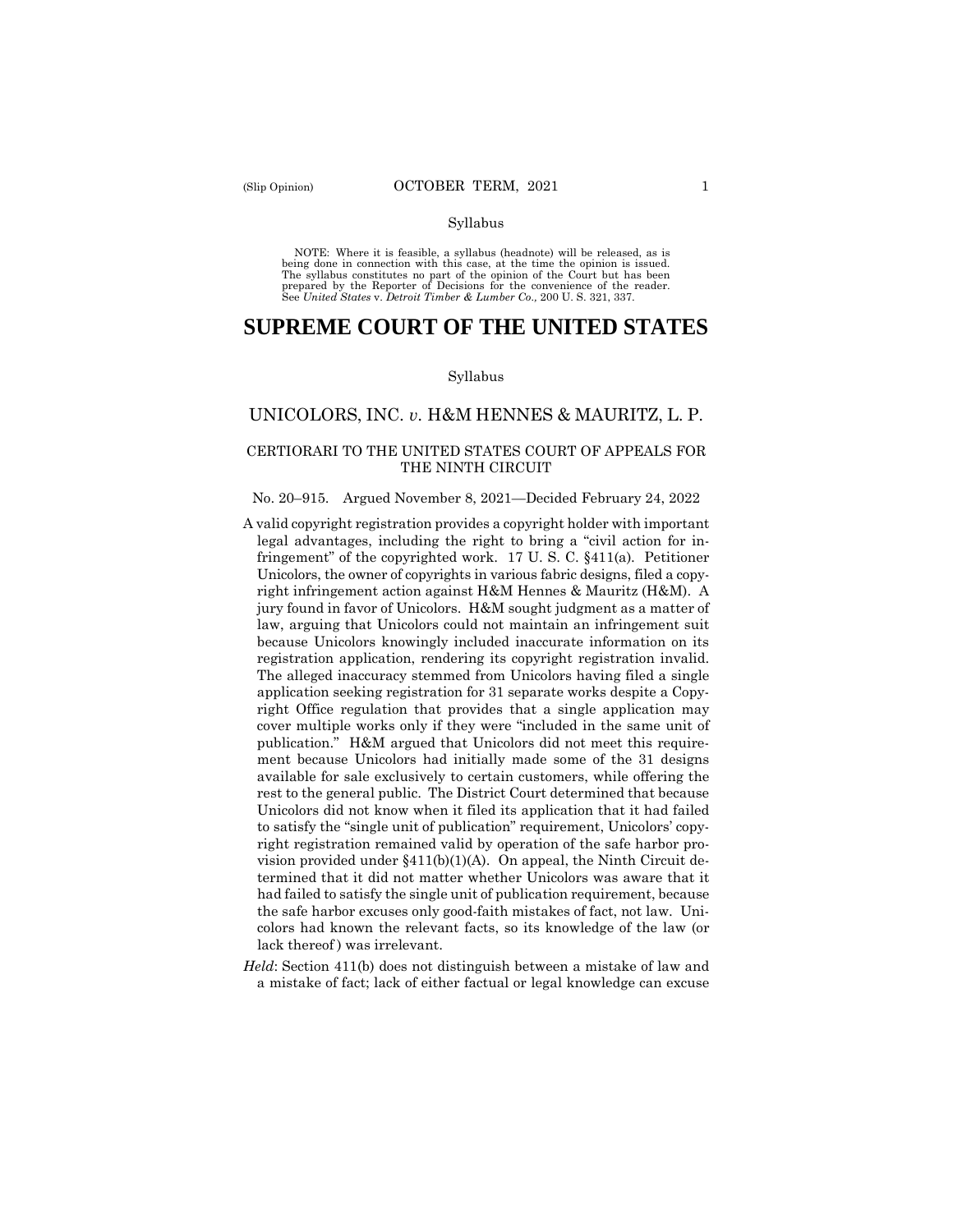#### Syllabus

an inaccuracy in a copyright registration under  $§411(b)(1)(A)$ 's safe harbor. Pp. 4–9.

 (a) The Copyright Act provides that a certificate of registration is valid, even though it contains inaccurate information, as long as the copyright holder lacked "knowledge that it was inaccurate."  $§411(b)(1)(A)$ . Case law and the dictionary instruct that "knowledge" has historically "meant and still means the fact or condition of being aware of something." *Intel Corp. Investment Policy Comm*. v. *Sulyma*, 589 U. S. \_\_\_, \_\_\_ (internal quotation marks omitted). Nothing in §411(b)(1)(A) suggests that the safe harbor applies differently simply because an applicant made a mistake of law as opposed to a mistake of fact. If Unicolors was not aware of the legal requirement that rendered information in its application inaccurate, it could not have included the inaccurate information "with knowledge that it was inaccurate."  $§411(b)(1)(A)$ . Pp. 4-5.

 (b) Nearby statutory provisions help confirm that here "knowledge" refers to knowledge of the law as well as the facts. Registration applications call for information that requires both legal and factual knowledge. See, *e.g*., §409(4) (whether a work was made "for hire"); §409(8) (when and where the work was "published"); §409(9) (whether the work is "a compilation or derivative work"). Inaccurate information in a registration may arise from a mistake of law or a mistake of fact. Nothing in the statutory language suggests that Congress wanted to forgive applicants—many of whom lack legal training—for factual but not (often esoteric) legal mistakes. Moreover, had Congress intended a scienter requirement other than actual knowledge, it would have said so explicitly, as it did in other parts of the Copyright Act. Indeed, cases decided before Congress enacted §411(b) overwhelmingly concluded that inadvertent mistakes on registration certificates many of which involved mistakes of law—neither invalidated copyright registrations nor disallowed infringement actions. The Court finds no indication that Congress intended to alter this well-established rule when it enacted §411(b). Pp. 5–7.

(c) Those who consider legislative history will find indications that Congress enacted §411(b) to make it easier, not more difficult, for nonlawyers to obtain valid copyright registrations. It did so in part by "eliminating loopholes" that allowed infringers to exploit mistakes in the application process to prevent enforcement of otherwise validly registered copyrights. H. R. Rep. No. 110–617, p. 20. Given this history, it would make no sense if §411(b) left copyright registrations exposed to invalidation based on applicants' good-faith misunderstandings of the details of copyright law. P. 7.

(d) H&M's remaining arguments are unavailing. First, the Court's interpretation of the statute will not allow copyright holders to avoid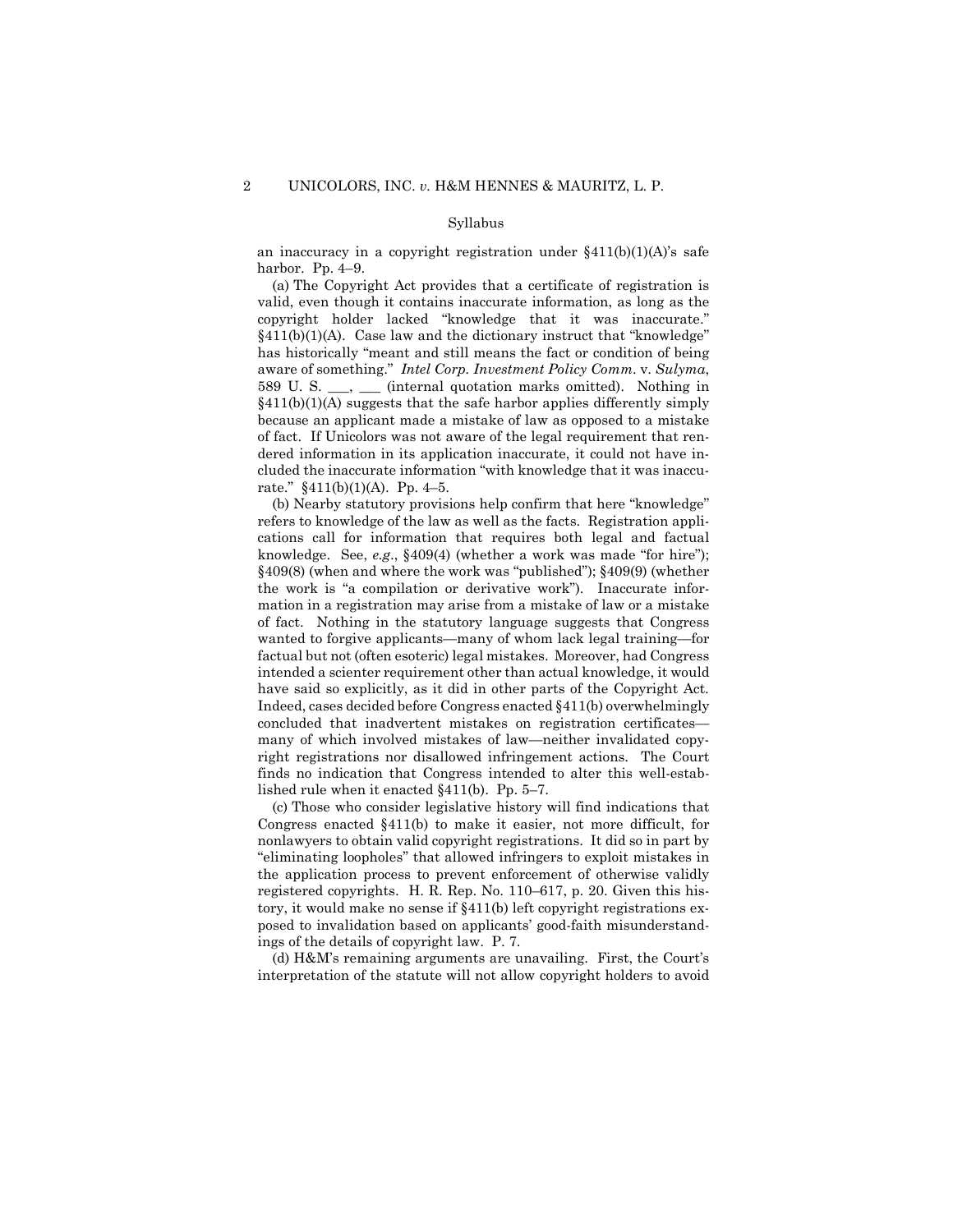#### Syllabus

the consequences of an inaccurate application by claiming lack of knowledge. As in other legal contexts, courts need not automatically accept a copyright holder's claim that it was unaware of the relevant legal requirements. Willful blindness may support a finding of actual knowledge. Additionally, circumstantial evidence may demonstrate that an applicant was actually aware of, or willfully blind to, legally inaccurate information. Second, the legal maxim that "ignorance of the law is no excuse" does not apply in this civil case concerning the scope of a statutory safe harbor that arises from ignorance of collateral legal requirements. Finally, the "knowledge" question that the parties have argued, and which the Court decides, was a "subsidiary question fairly included" in the petition's question presented. See this Court's Rule 14.1(a). And the Ninth Circuit explicitly addressed the knowledge issue when it held that Unicolors' "knowledge" of the facts underlying the inaccuracy on its application was sufficient to demonstrate knowledge under §411(b)(1)(A) without regard to Unicolors' knowledge of the relevant law. Pp. 8–9.

959 F. 3d 1194, vacated and remanded.

 BREYER, J., delivered the opinion of the Court, in which ROBERTS, C. J., and SOTOMAYOR, KAGAN, KAVANAUGH, and BARRETT, JJ., joined. THOMAS, J., filed a dissenting opinion, in which ALITO, J. joined, and in which GOR-SUCH, J. joined, except as to Part II.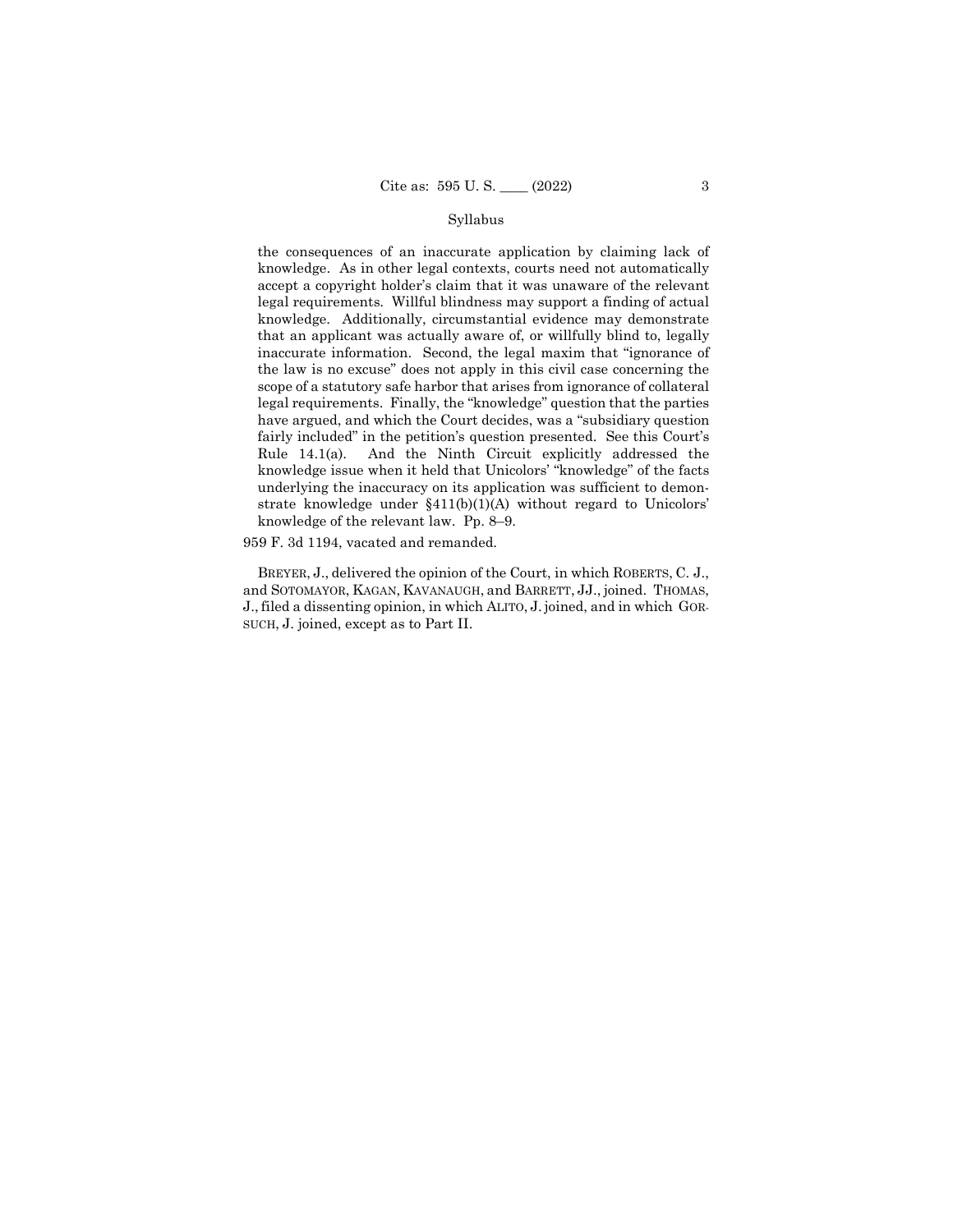NOTICE: This opinion is subject to formal revision before publication in the preliminary print of the United States Reports. Readers are requested to notify the Reporter of Decisions, Supreme Court of the United States, Washington, D. C. 20543, of any typographical or other formal errors, in order that corrections may be made before the preliminary print goes to press.

# **SUPREME COURT OF THE UNITED STATES**  $\overline{\phantom{a}}$  , where  $\overline{\phantom{a}}$

### No. 20–915  $\overline{\phantom{a}}$  , where  $\overline{\phantom{a}}$

# UNICOLORS, INC., PETITIONER *v.* H&M HENNES & MAURITZ, L. P.

# ON WRIT OF CERTIORARI TO THE UNITED STATES COURT OF APPEALS FOR THE NINTH CIRCUIT

# [February 24, 2022]

# JUSTICE BREYER delivered the opinion of the Court.

A valid copyright registration provides a copyright holder with important and sometimes necessary legal advantages. It is, for example, a prerequisite for bringing a "civil action for infringement" of the copyrighted work. 17 U. S. C.  $§411(a)$ . Additionally, a plaintiff in an infringement action normally cannot obtain an award of statutory damages or attorney's fees for infringement that occurred prior to registration. §412.

To obtain registration, the author of a work must submit to the Register of Copyrights a copy of the work and an application. §§408, 409. The application must provide information about the work. §409. Some of this information is purely factual, but some of it incorporates legal conclusions. *Ibid.* If the Register determines that the work is copyrightable and meets other statutory requirements, she will issue a certificate of registration. §410(a). The information on this certificate reflects the information that the copyright holder provided on the application. *Ibid.*

Naturally, the information provided on the application for registration should be accurate. Nevertheless, the Copyright Act provides a safe harbor. It says that a certificate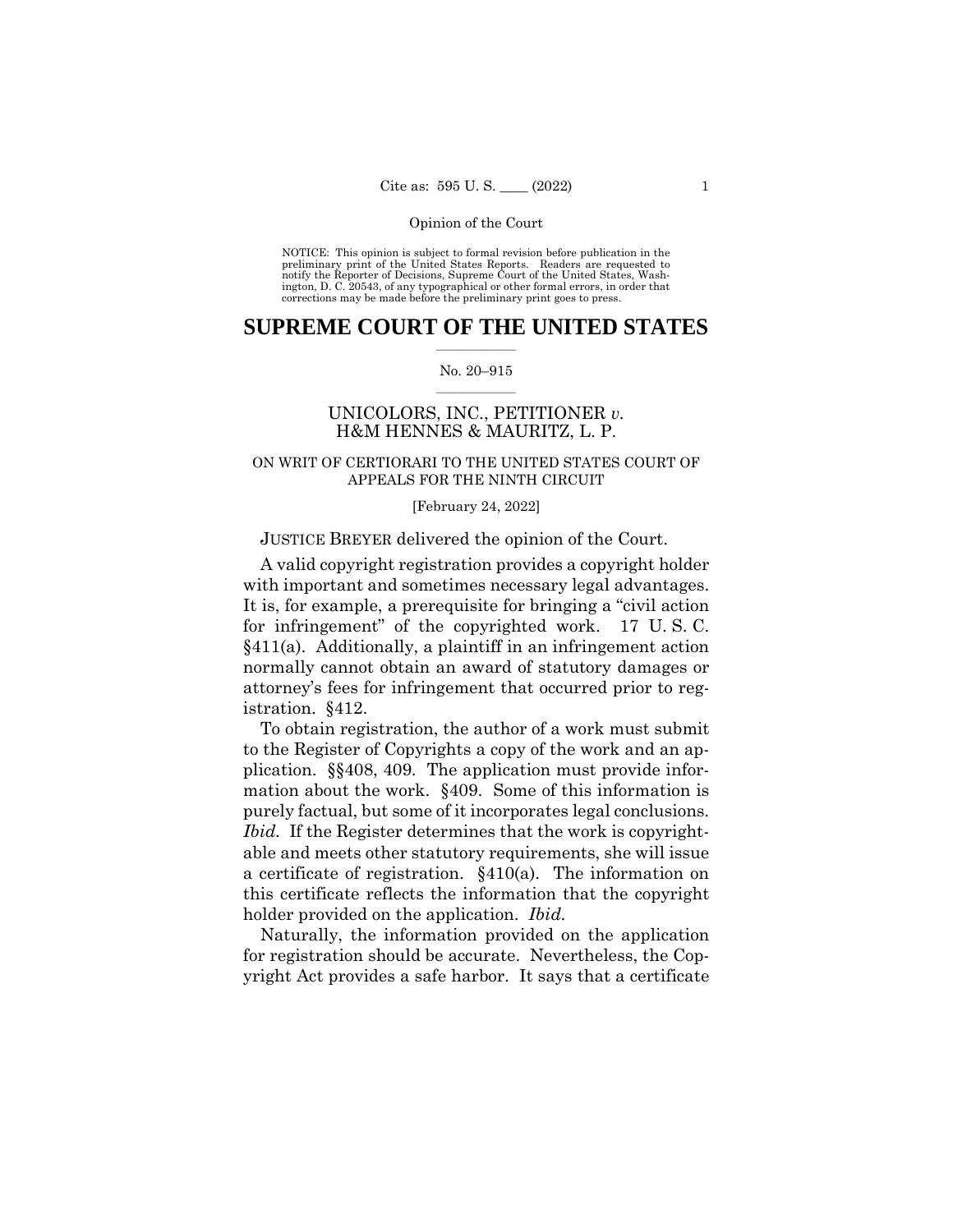of registration is valid

"regardless of whether the certificate contains any inaccurate information, unless—

"(A) the inaccurate information was included on the application for copyright registration *with knowledge that it was inaccurate*; and

"(B) the inaccuracy of the information, if known, would have caused the Register of Copyrights to refuse registration." §411(b)(1) (emphasis added).

The important point for our purposes is that a certificate of registration is valid even though it contains inaccurate information, as long as the copyright holder lacked "knowledge that it was inaccurate."  $§411(b)(1)(A)$ .

The question before us concerns the scope of the phrase "with knowledge that it was inaccurate." The Court of Appeals for the Ninth Circuit believed that a copyright holder cannot benefit from the safe harbor and save its copyright registration from invalidation if its lack of knowledge stems from a failure to understand the law rather than a failure to understand the facts. In our view, however, §411(b) does not distinguish between a mistake of law and a mistake of fact. Lack of knowledge of either fact or law can excuse an inaccuracy in a copyright registration. We therefore vacate the Court of Appeals' contrary holding.

I

The petitioner here, Unicolors, owns copyrights in various fabric designs. App. 50–51. It sued the respondent, H&M Hennes & Mauritz, L.P. (H&M), for copyright infringement. 959 F. 3d 1194, 1195 (CA9 2020). The jury found in Unicolors' favor, but H&M asked the trial court to grant it judgment as a matter of law. *Id.,* at 1196–1197. H&M argued, among other things, that Unicolors' registration certificate was invalid (and that therefore Unicolors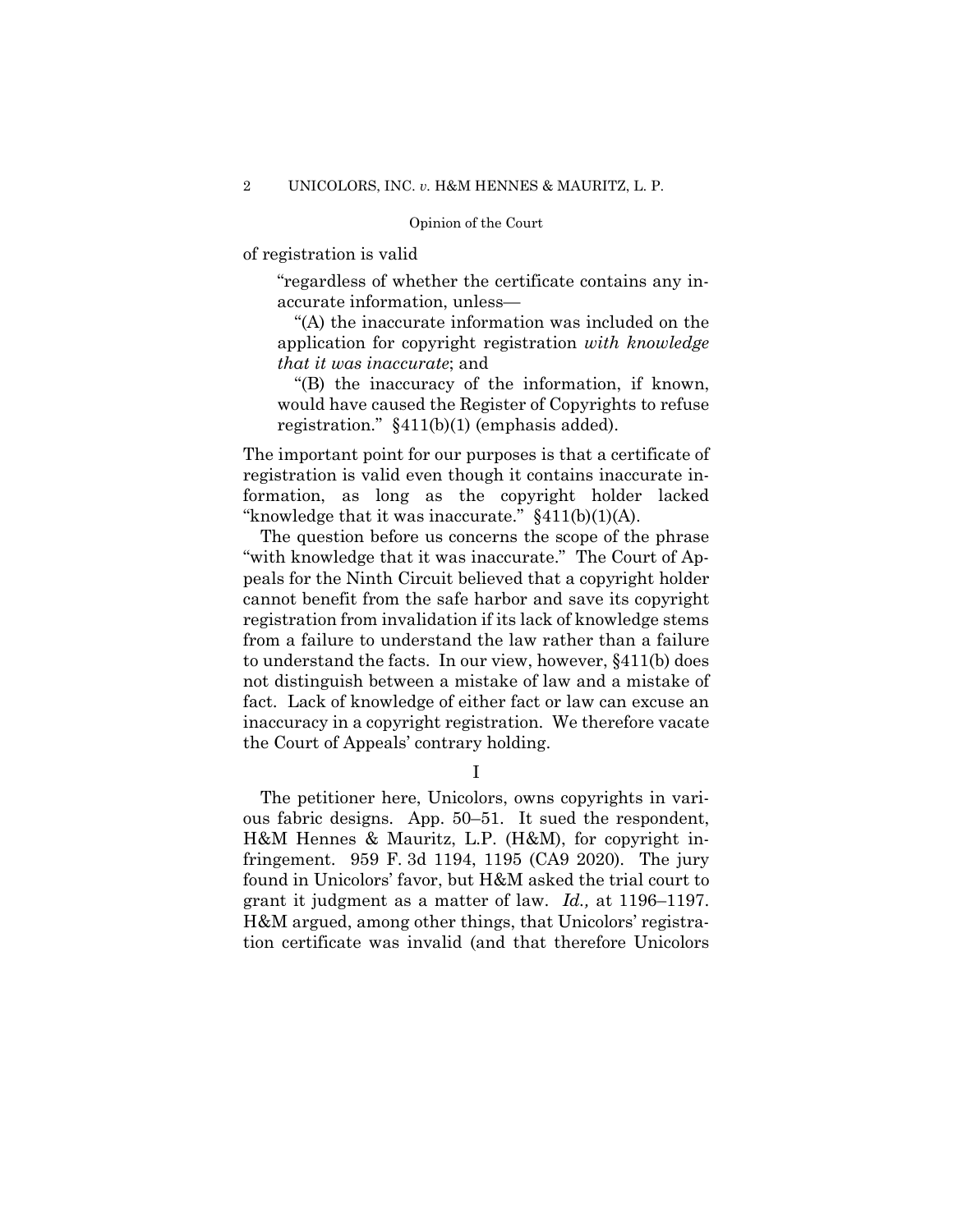could not sue for infringement) because it contained inaccurate information. *Id.,* at 1197–1198; see also §411(a). Specifically, H&M argued that Unicolors' registration certificate was inaccurate because Unicolors had improperly filed a single application seeking registration for 31 separate works. App. 91–92, 170–172. H&M relied on a Copyright Office regulation, which provides that a single registration can cover multiple works *only if those works were "included in the same unit of publication." Id.,* at 170 (emphasis added); 37 CFR §202.3(b)(4) (2020). H&M argued that the 31 fabric designs covered by Unicolors' single application (and therefore single registration) had not been published as a single unit of publication because Unicolors had initially made some of the designs available for sale exclusively to certain customers, while other designs were immediately available to the general public. App. 170–171. Because the first statutory requirement for invalidating Unicolors' registration (a knowing inaccuracy) was satisfied, H&M argued, the District Court should move to the second requirement and ask the Register of Copyrights whether it would have refused to register Unicolors' copyright if it had been aware of the inaccuracy. *Id.,* at 172– 173; see also §§411(b)(1)(B), (b)(2).

The District Court denied H&M's motion. *Id.,* at 202. Among other things, it noted that "a registration remains effective despite containing inaccurate information" if the registrant included the inaccurate information in the registration application without "knowledge that it was inaccurate." *Id.,* at 180–181 (internal quotation marks omitted). Because Unicolors did not know that it had failed to satisfy the "single unit of publication" requirement when it filed its application, the purported inaccuracy could not invalidate the registration. *Id.,* at 182.

The Ninth Circuit disagreed. It agreed with H&M that Unicolors had failed to satisfy the "single unit of publication" requirement (because it offered some of the 31 designs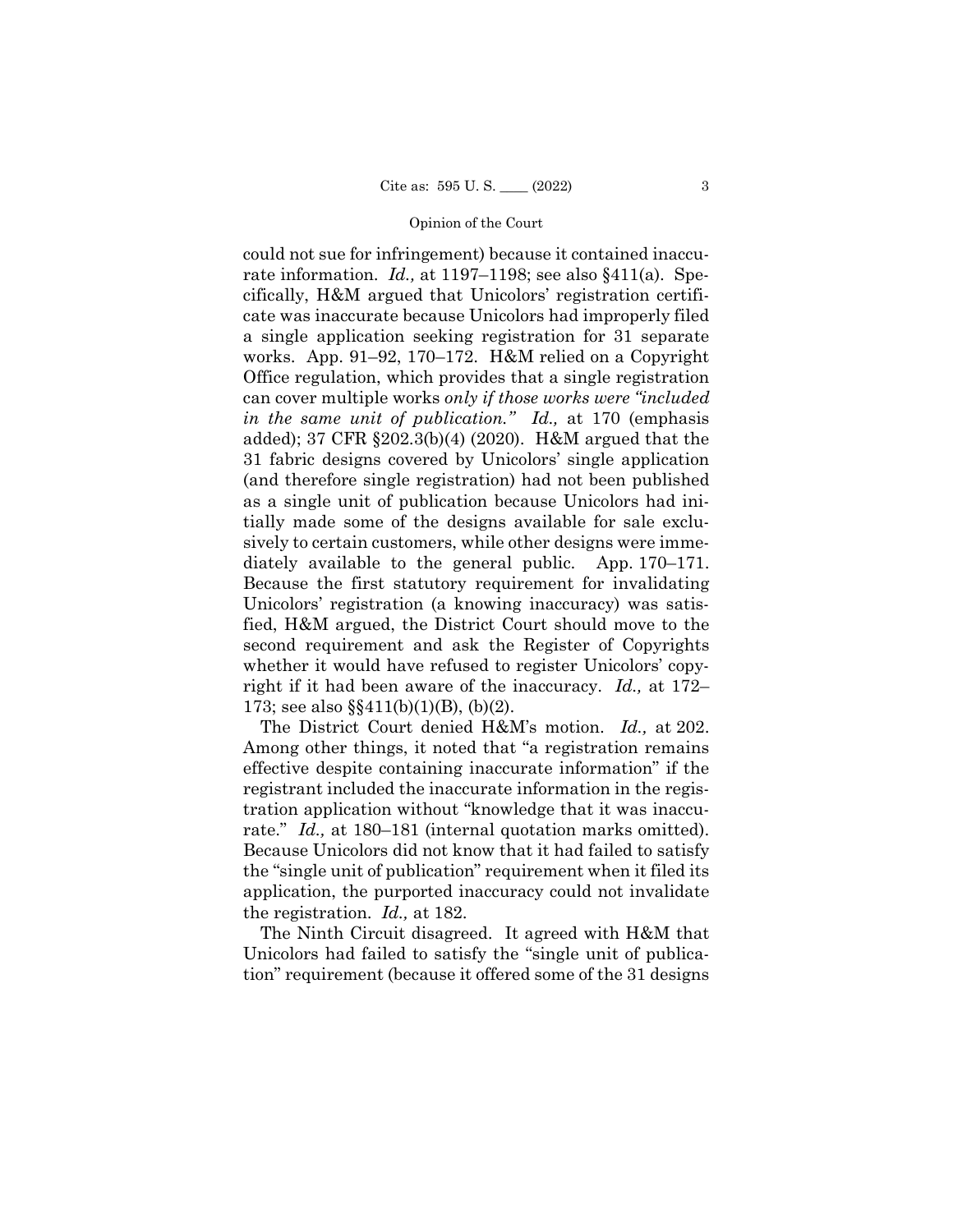exclusively to certain customers). 959 F. 3d, at 1198–1200. But did Unicolors *know* about this inaccuracy? In the Ninth Circuit's view, it did not matter whether Unicolors did or did not know that it had failed to satisfy the "single unit of publication" requirement. *Id.,* at 1200. That was because, in the Ninth Circuit's view, the statute excused only goodfaith mistakes of fact, not law. *Ibid.* And Unicolors had known the relevant facts, namely, that some of the 31 designs had initially been reserved for certain customers. *Ibid.*

Unicolors sought certiorari, asking us to review the Ninth Circuit's interpretation of  $\S411(b)(1)(A)$ . We granted the petition.

II

A brief analogy may help explain the issue we must decide. Suppose that John, seeing a flash of red in a tree, says, "There is a cardinal." But he is wrong. The bird is not a cardinal; it is a scarlet tanager. John's statement is inaccurate. But what kind of mistake has John made?

John may have failed to see the bird's black wings. In that case, he has made a mistake about the brute facts. Or John may have seen the bird perfectly well, noting all of its relevant features, but, not being much of a birdwatcher, he may not have known that a tanager (unlike a cardinal) has black wings. In that case, John has made a labeling mistake. He saw the bird correctly, but does not know how to label what he saw. Here, Unicolors' mistake is a mistake of labeling. But unlike John (who might consult an ornithologist about the birds), Unicolors must look to judges and lawyers as experts regarding the proper scope of the label "single unit of publication." The labeling problem here is one of law. Does that difference matter here? Cf. *United States* v. *Fifty-Three (53) Eclectus Parrots*, 685 F. 2d 1131, 1137 (CA9 1982). We think it does not.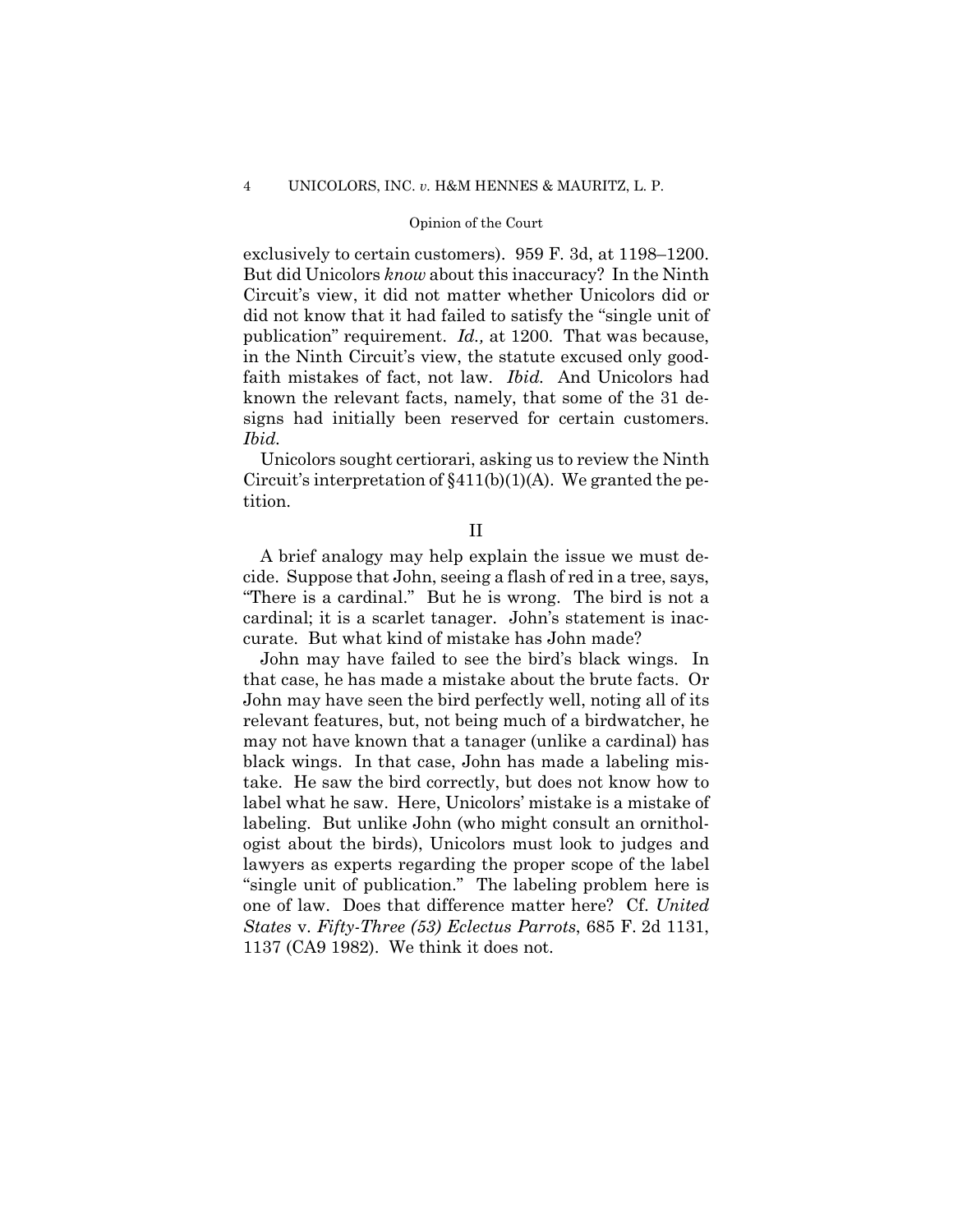Our reasons are straightforward. For one thing, we follow the text of the statute. See *Hardt* v. *Reliance Standard Life Ins. Co.*, 560 U. S. 242, 251 (2010). Section 411(b)(1) says that Unicolors' registration is valid "regardless of whether the [registration] certificate contains any inaccurate information, unless . . . the inaccurate information was included on the application for copyright registration with knowledge that it was inaccurate." Both case law and the dictionary tell us that "knowledge" has historically "meant and still means 'the fact or condition of being aware of something.'" *Intel Corp. Investment Policy Comm.* v. *Sulyma*, 589 U. S. \_\_\_, \_\_\_ (2020) (slip op., at 6) (quoting Webster's Seventh New Collegiate Dictionary 469 (1967)); see also Black's Law Dictionary 888 (8th ed. 2004); New Oxford American Dictionary 938 (def. 2) (2d ed. 2005); Webster's New College Dictionary 625 (3d ed. 2008).

 Unicolors says that, when it submitted its registration application, it was not aware (as the Ninth Circuit would later hold) that the 31 designs it was registering together did not satisfy the "single unit of publication" requirement. If Unicolors was not aware of the legal requirement that rendered the information in its application inaccurate, it did not include that information in its application "*with knowledge that it was inaccurate*." §411(b)(1)(A) (emphasis added). Nothing in the statutory language suggests that this straightforward conclusion should be any different simply because there was a mistake of law as opposed to a mistake of fact.

To the contrary, nearby statutory provisions help confirm that here "knowledge" refers to knowledge of the law as well as the facts. Registration applications call for information that requires both legal and factual knowledge. See, *e.g.,*  $§409(4)$  (whether a work was made "for hire");  $§409(8)$ (when and where the work was "published"); §409(9) (whether the work is "a compilation or derivative work"). Inaccurate information in a registration is therefore equally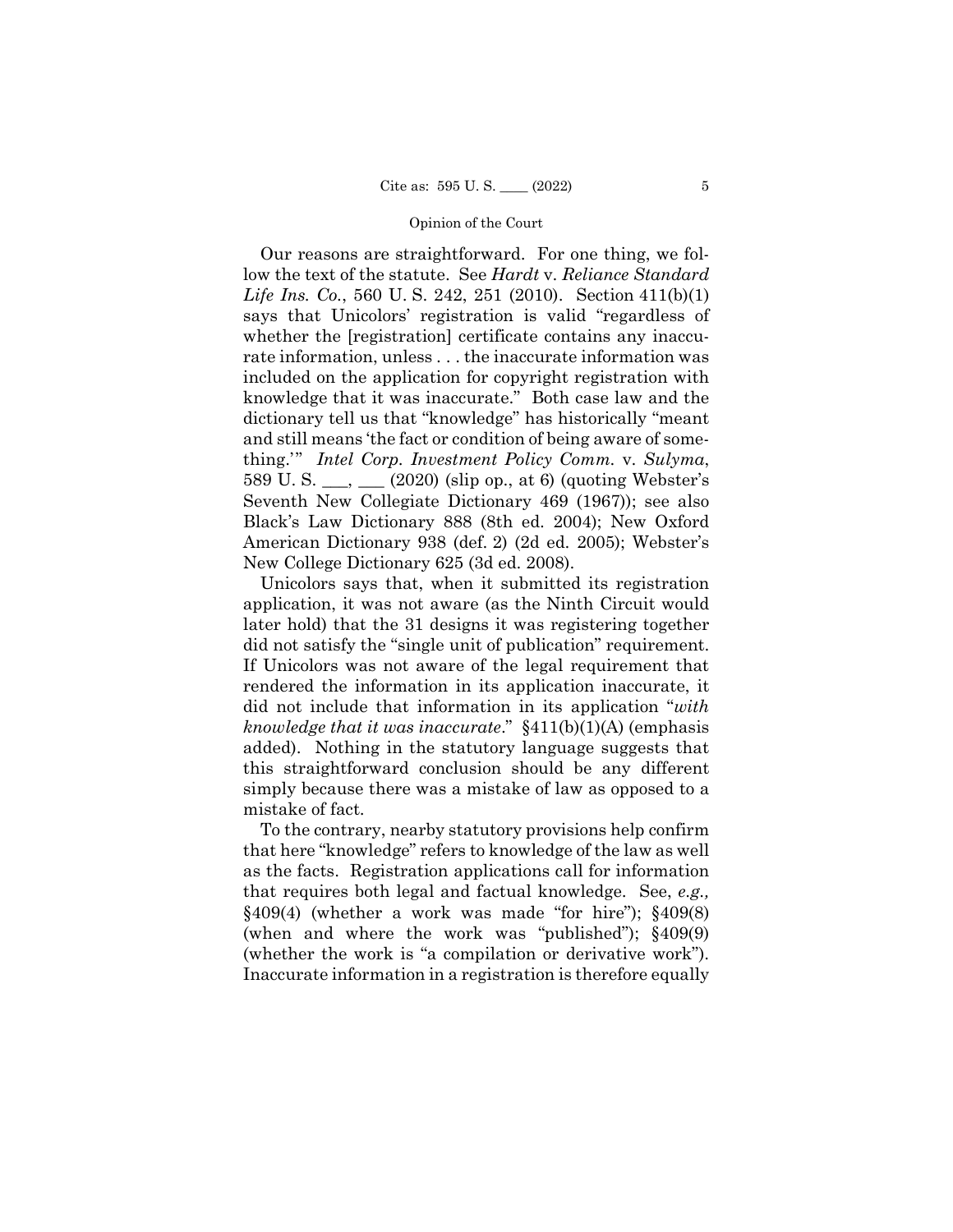(or more) likely to arise from a mistake of law as a mistake of fact. That is especially true because applicants include novelists, poets, painters, designers, and others without legal training. Nothing in the statutory language suggests that Congress wanted to forgive those applicants' factual but not their (often esoteric) legal mistakes.

Other provisions of the Copyright Act confirm that, in this context, the word "knowledge" means actual, subjective awareness of both the facts and the law. Those provisions suggest that if Congress had intended to impose a scienter standard other than actual knowledge, it would have said so explicitly. See, *e.g.,* §121A(a) (safe harbor for entities that "did not know or have reasonable grounds to know" that exported works would be used by ineligible persons);  $§512(c)(1)(A)$  (safe harbor for internet service providers who are not actually aware of infringing activities on their systems and are "not aware of facts or circumstances from which infringing activity is apparent");  $\S 901(a)(8)$  ("'notice of protection'" requires "actual knowledge . . . or reasonable grounds to believe" that a "work is protected"); §1202(b) (civil remedies for certain acts performed by a person who knows or has "reasonable grounds to know" that he or she was facilitating infringement);  $$1401(c)(6)(C)(ii)$  (for purposes of paragraph regarding the "[u]nauthorized use of pre-1972 sound recordings," "knowing" includes one who "has actual knowledge," "acts in deliberate ignorance of the truth or falsity of the information," or "acts in grossly negligent disregard of the truth or falsity of the information"). The absence of similar language in the statutory provision before us tends to confirm our conclusion that Congress intended "knowledge" here to bear its ordinary meaning. See *Nken* v. *Holder*, 556 U. S. 418, 430 (2009).

For another thing, cases decided before Congress enacted §411(b) "overwhelming[ly held] that inadvertent mistakes on registration certificates [did] not invalidate a copyright and thus [did] not bar infringement actions." *Urantia*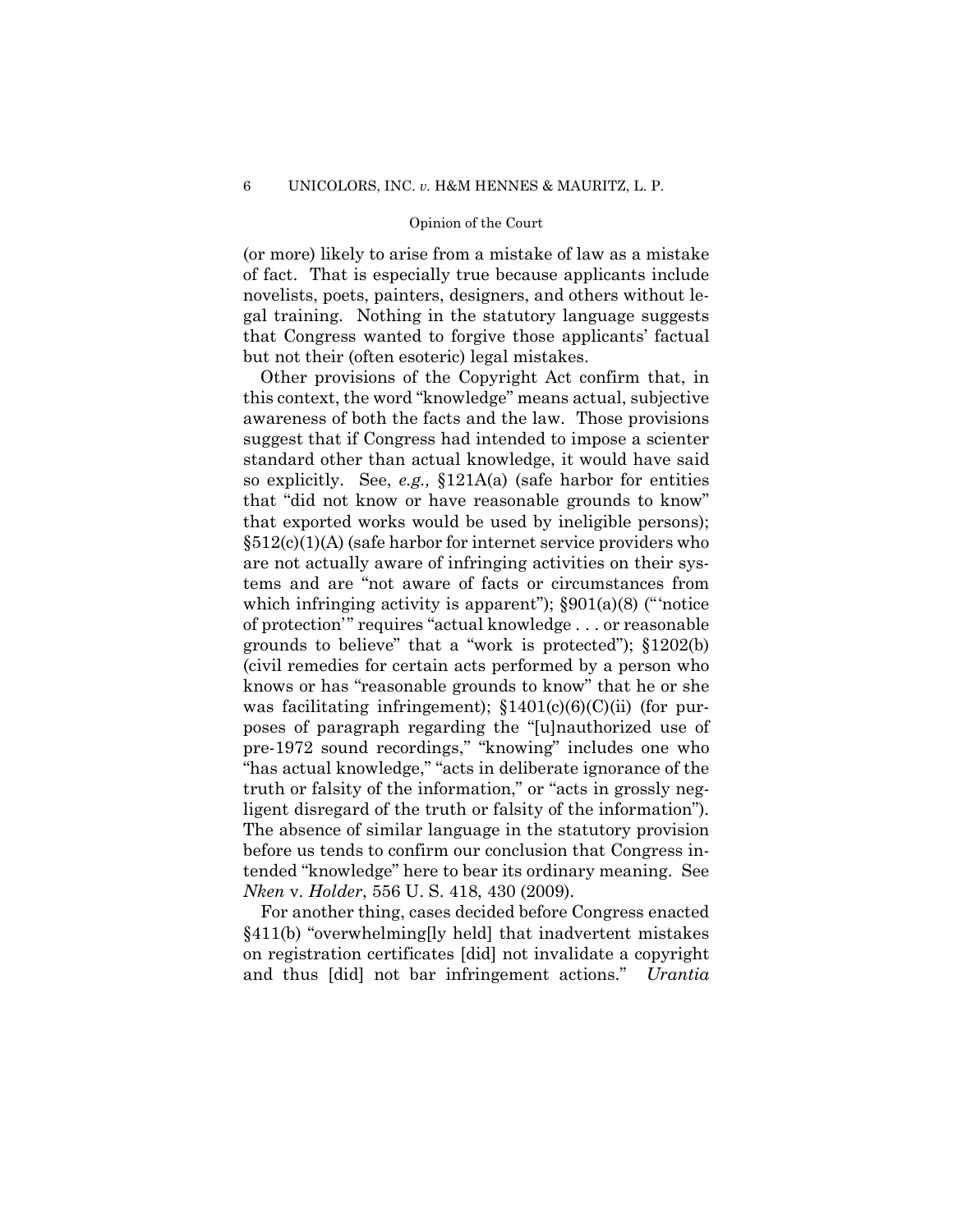*Foundation* v. *Maaherra*, 114 F. 3d 955, 963 (CA9 1997). Many of those cases involved mistakes of law. See, *e.g.*, *id.,* at 961, 963; *Billy-Bob Teeth, Inc.* v. *Novelty, Inc.*, 329 F. 3d 586, 591 (CA7 2003); *Advisers, Inc.* v. *Wiesen-Hart, Inc.*, 238 F. 2d 706, 707–708 (CA6 1956) (*per curiam*). We can find no indication that Congress intended to alter this well-established rule when it enacted §411(b). See *Davis* v. *Michigan Dept. of Treasury*, 489 U. S. 803, 813 (1989) ("When Congress codifies a judicially defined concept, it is presumed, absent an express statement to the contrary, that Congress intended to adopt the interpretation placed on that concept by the courts"); see also *Kirtsaeng* v. *John Wiley & Sons, Inc.*, 568 U. S. 519, 538 (2013) (similar).

Further, those who consider legislative history will find that history persuasive here. It indicates that Congress enacted §411(b) to make it easier, not more difficult, for nonlawyers to obtain valid copyright registrations. The House Report states that its purpose was to "improve intellectual property enforcement in the United States and abroad." H. R. Rep. No. 110–617, p. 20 (2008). It did so in part by "eliminating loopholes that might prevent enforcement of otherwise validly registered copyrights." *Ibid.* The Report specifically notes that some defendants in copyright infringement cases had "argued . . . that a mistake in the registration documents, such as checking the wrong box on the registration form, renders a registration invalid and thus forecloses the availability of statutory damages." *Id.,* at 24. Congress intended to deny infringers the ability to "exploi[t] this potential loophole." *Ibid.* Of course, an applicant for a copyright registration—especially one who is not a lawyer—might check the wrong box on the registration documents as a result of a legal, as well as a factual, error. Given this history, it would make no sense if §411(b) left copyright registrations exposed to invalidation based on applicants' good-faith misunderstandings of the details of copyright law.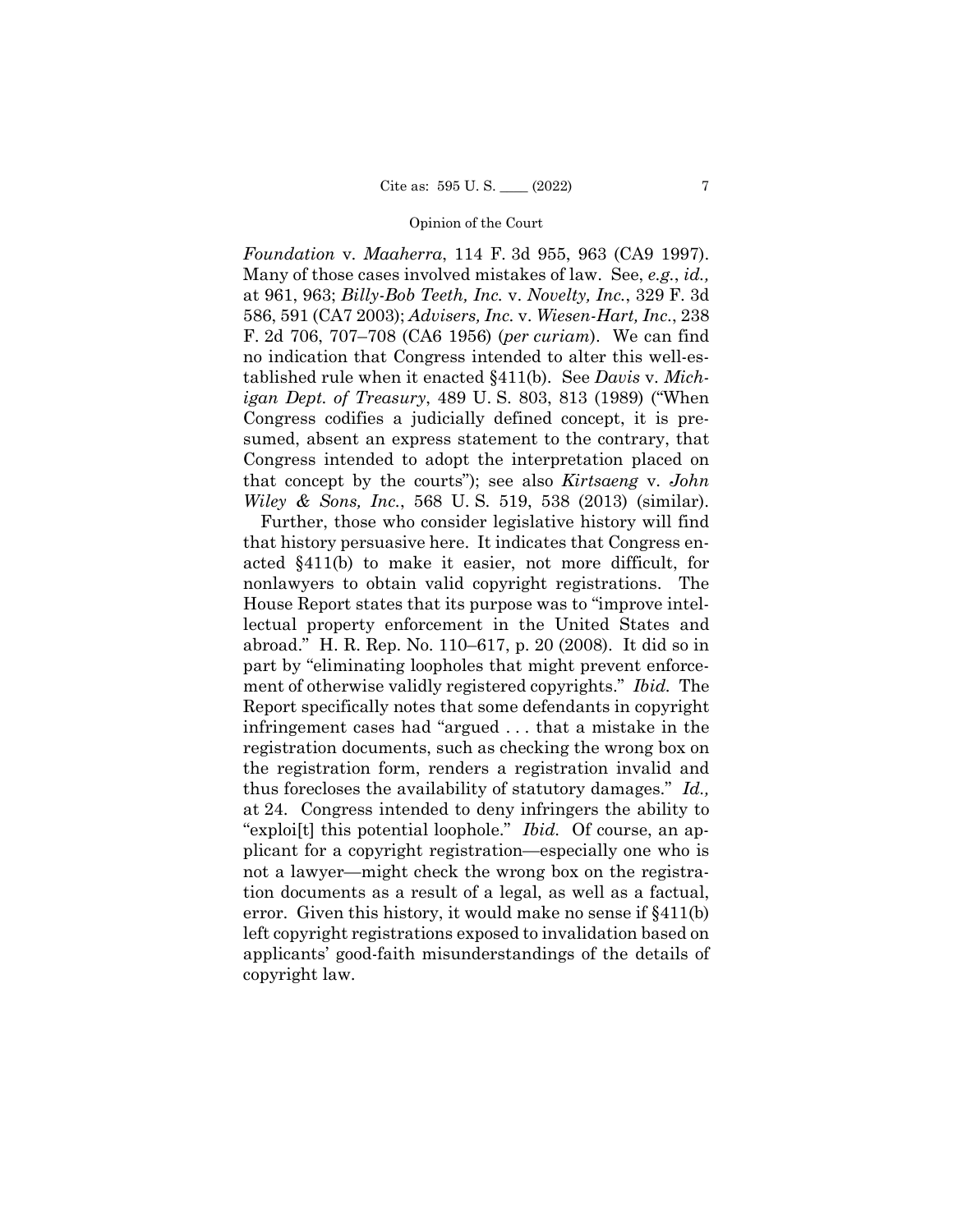### III

H&M argues that our interpretation of the statute will make it too easy for copyright holders, by claiming lack of knowledge, to avoid the consequences of an inaccurate application. But courts need not automatically accept a copyright holder's claim that it was unaware of the relevant legal requirements of copyright law. We have recognized in civil cases that willful blindness may support a finding of actual knowledge. *Intel Corp.*, 589 U.S., at \_\_\_<sup>\_</sup>\_\_\_ (slip op., at 11–12). Circumstantial evidence, including the significance of the legal error, the complexity of the relevant rule, the applicant's experience with copyright law, and other such matters, may also lead a court to find that an applicant was actually aware of, or willfully blind to, legally inaccurate information. See *id.*, at \_\_\_ (slip op., at 11).

H&M also argues that our interpretation is foreclosed by the legal maxim that "ignorance of the law is no excuse." See Brief for Respondent 41–43. This maxim "normally applies where a defendant has the requisite mental state in respect to the elements of [a] crime but claims to be unaware of the existence of a statute proscribing his conduct." *Rehaif* v. *United States*, 588 U. S. \_\_\_, \_\_\_ (2019) (slip op., at 8) (internal quotation marks omitted). It does not apply in this civil case concerning the scope of a safe harbor that arises from ignorance of collateral legal requirements. See *ibid.*

Finally, H&M claims that neither Unicolors' petition for certiorari nor the Ninth Circuit's opinion addressed the question we decide here. The petition, however, asked us to decide whether a registration may be invalidated under §411(b) even though there are no "indicia of fraud . . . as to the work at issue in the subject copyright registration." Pet. for Cert. i. Fraud typically requires "[a] *knowing* misrepresentation . . . of a material fact." Black's Law Dictionary 802 (11th ed. 2019) (emphasis added). If, as the Ninth Circuit concluded, §411(b)(1)(A) does not require "knowledge"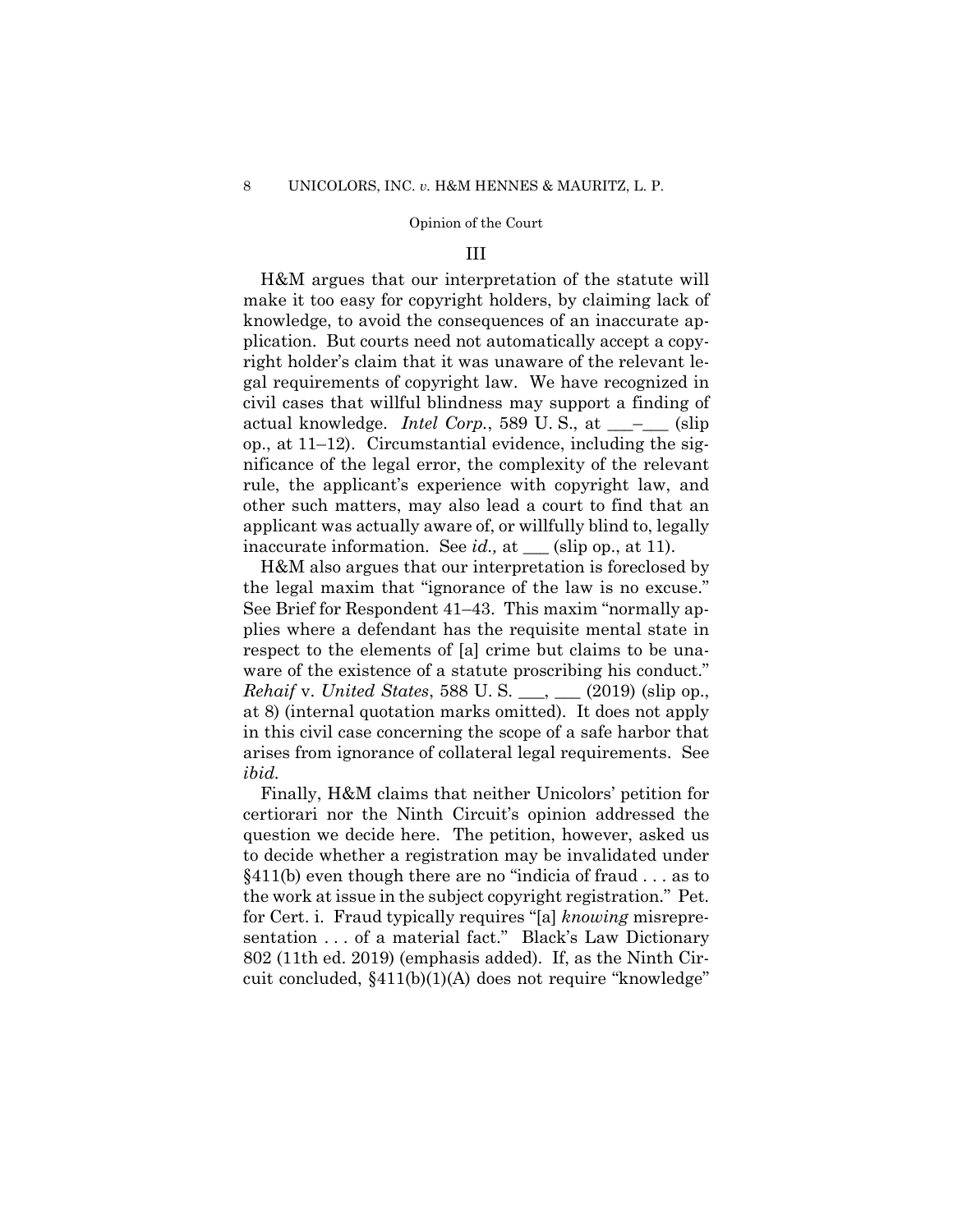of legal errors, then it does not always require knowledge of the misrepresentation in the registration application, and therefore does not require the typical elements of fraud. Thus, the "knowledge" question that the parties have argued, and which we decide, was a "subsidiary question fairly included" in the petition's question presented. See this Court's Rule 14.1(a).

As to the decision below, the Ninth Circuit wrote that "the knowledge inquiry is not whether Unicolors knew that including a mixture of confined and non-confined designs would run afoul of the single-unit registration requirements; the inquiry is merely whether Unicolors knew that certain designs included in the registration were confined and, therefore, were each published separately to exclusive customers." 959 F. 3d, at 1200. In context, we understand this statement to hold that Unicolors' "knowledge" of the *facts* that produced the inaccuracy was sufficient to demonstrate its knowledge of the inaccuracy itself under §411(b)(1)(A). Unicolors' knowledge of the relevant law was irrelevant. The Ninth Circuit therefore explicitly addressed the question we here decide.

\* \* \*

For these reasons, the judgment of the Ninth Circuit is vacated, and the case is remanded for further proceedings consistent with this opinion.

*It is so ordered.*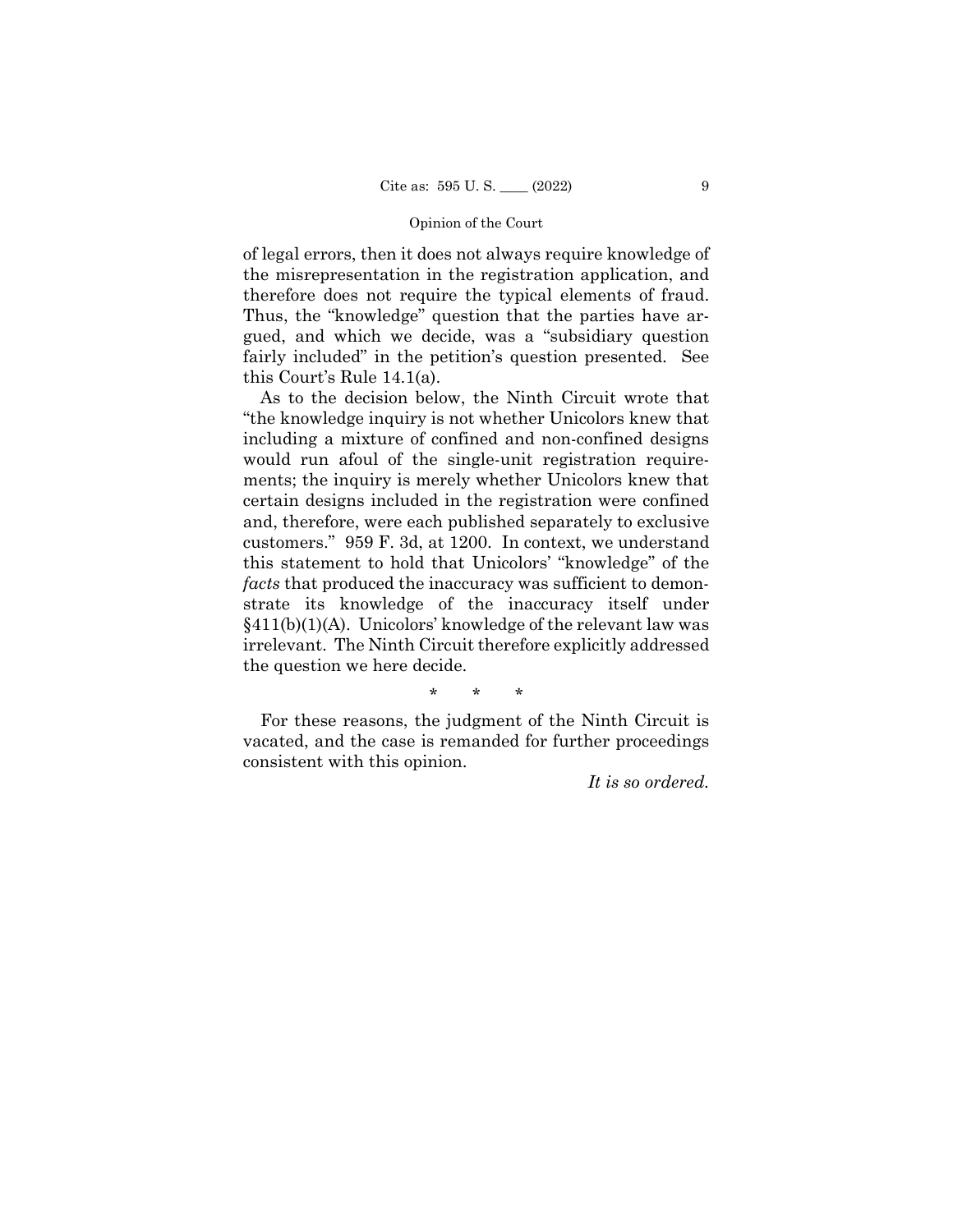# **SUPREME COURT OF THE UNITED STATES**  $\overline{\phantom{a}}$  , where  $\overline{\phantom{a}}$

### No. 20–915  $\overline{\phantom{a}}$  , where  $\overline{\phantom{a}}$

# UNICOLORS, INC., PETITIONER *v.* H&M HENNES & MAURITZ, L. P.

# ON WRIT OF CERTIORARI TO THE UNITED STATES COURT OF APPEALS FOR THE NINTH CIRCUIT

### [February 24, 2022]

 JUSTICE THOMAS, with whom JUSTICE ALITO joins, and with whom JUSTICE GORSUCH joins as to all but Part II, dissenting.

A copyright registration is invalid if the registrant included materially inaccurate information in its application "with knowledge that [the information] was inaccurate." 17 U. S. C. §411(b)(1)(A). In its petition for certiorari, Unicolors asked us to decide a question on which the Courts of Appeals were split: whether §411(b)(1)(A)'s "knowledge" element requires "indicia of fraud." Pet. for Cert. i. Specifically, Unicolors argued that "knowledge" requires "inten[t] to defraud the Copyright Office." *Id.,* at 7.

Yet now, after having "persuaded us to grant certiorari on this issue," Unicolors has "chosen to rely on a different argument in [its] merits briefing." *Visa Inc*. v. *Osborn*, 580 U. S.  $\_\_\_\_\_\_\_\_\$  (2016) (internal punctuation altered). It no longer argues that §411(b)(1)(A) requires fraudulent intent and instead proposes a novel "actual knowledge" standard. Because I would not reward Unicolors for its legerdemain, and because no other court had, before today, ever addressed whether §411(b)(1)(A) requires "actual knowledge," I would dismiss the writ of certiorari as improvidently granted.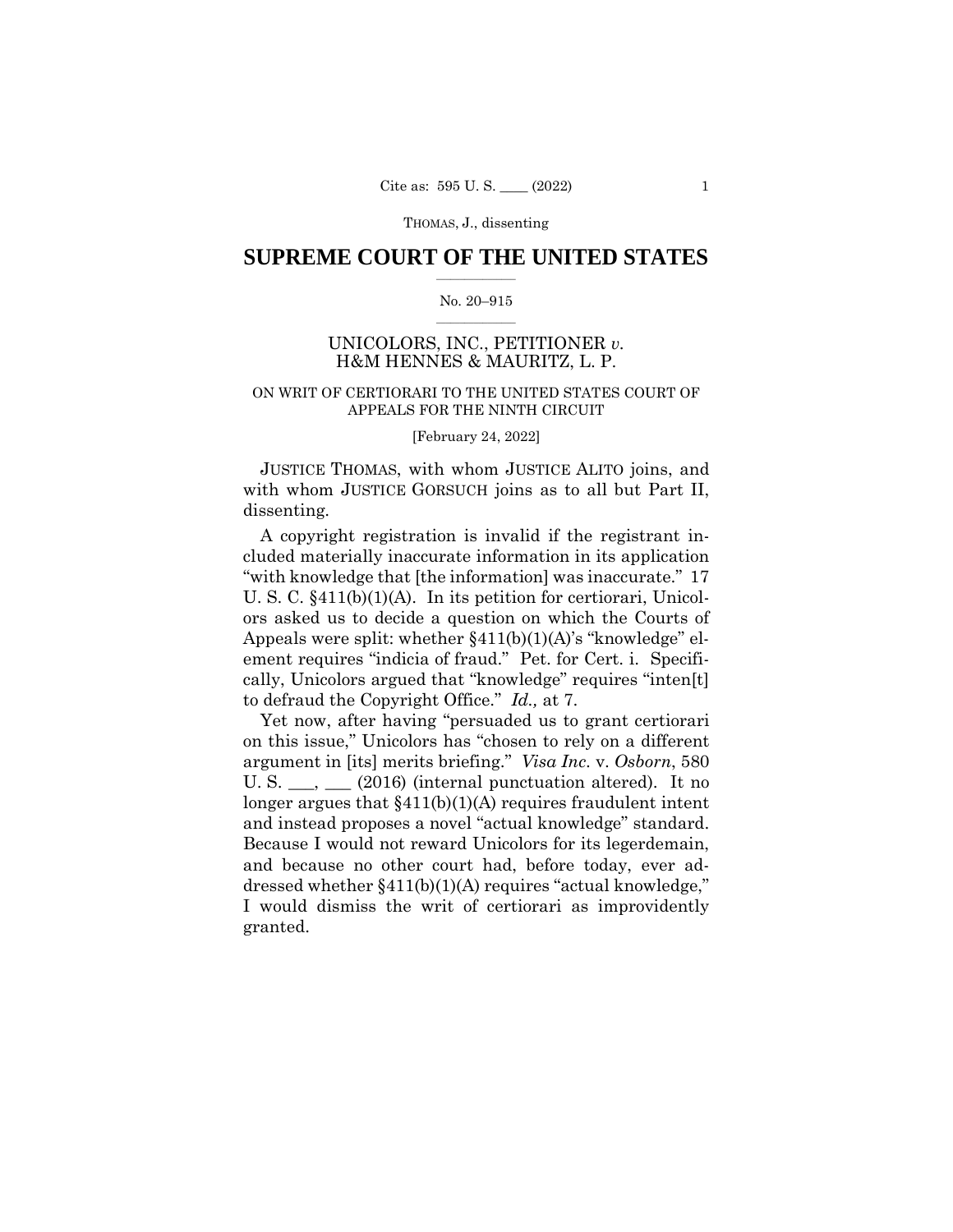I

We should dismiss this case for the reasons we gave in *City and County of San Francisco* v. *Sheehan*, 575 U. S. 600 (2015), and *Yee* v. *Escondido*, 503 U. S. 519 (1992). In *Sheehan*, we granted review to resolve a Circuit split and decide whether the Americans with Disabilities Act requires law enforcement officers to provide reasonable accommodations to armed, violent, and mentally ill criminals while arresting them. 575 U.S., at 608. But after the petitioners' opening brief "effectively concede[d]" that it may and pressed a narrower, "qualified" version of the original argument, *id.,* at 609, we dismissed the case for lack of "adversary presentation" of the question presented, *id.,* at 610*.* In *Yee*, the petitioner raised an argument that was not clearly pressed or passed upon below, that was not the subject of a known circuit split, and that, in fact, no court in the country had squarely addressed before. See 503 U. S., at 534, 537–538. We declined to "be the first court in the Nation" to decide the petitioner's novel legal question. *Id.*, at 538.

These considerations counsel dismissal here. First, Unicolors has abandoned the actual question presented and now presses novel arguments in favor of reversal. We took this case to resolve an apparent split between the Eleventh Circuit, which has held that  $\S411(b)(1)(A)$  requires "deceptive intent," *Roberts* v. *Gordy*, 877 F. 3d 1024, 1030 (2017), and the Ninth Circuit, which held below that "there is no such intent-to-defraud requirement," 959 F. 3d 1194, 1198 (2020) (citing *Gold Value Int'l Textile, Inc.* v. *Sanctuary Clothing, LLC*, 925 F. 3d 1140, 1147 (CA9 2019)). Agreeing with the Eleventh Circuit, Unicolors argued in its petition for certiorari that "knowledge" requires "inten[t] to defraud." Pet. for Cert. 7. But now, siding with the Ninth Circuit, Unicolors contends that a mere "knowing failure" satisfies §411(b)(1)(A). Brief for Petitioner 33, 37 (internal quotation marks omitted). The United States, as *amicus*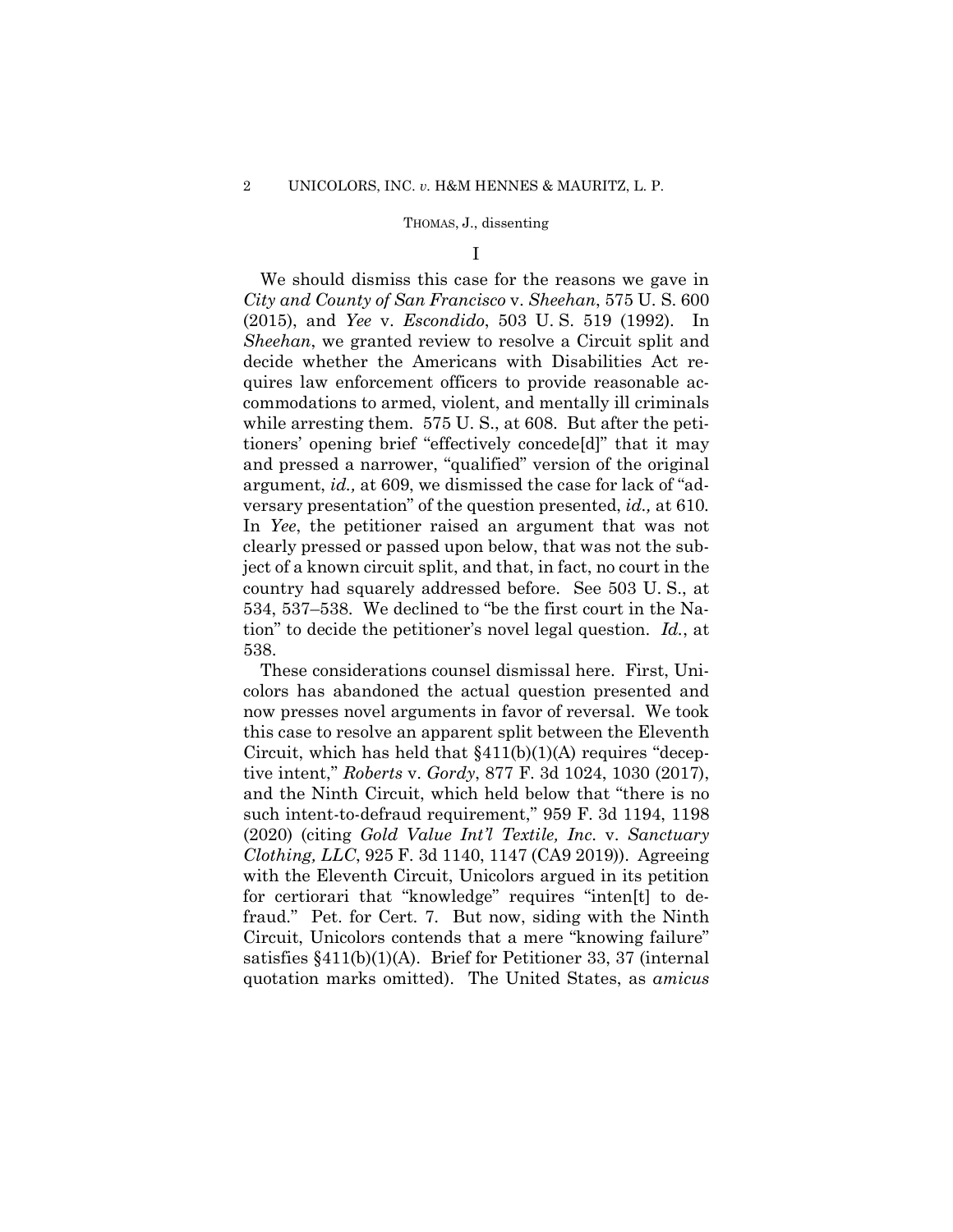supporting Unicolors, agrees. See Brief for United States as *Amicus Curiae* 25, n. 5. And, obviously, so does H&M. See Brief for Respondent 1. Thus, no party or *amicus* before us supports the Eleventh Circuit's position. Without "adversary presentation" on the actual question presented, we should dismiss. *Sheehan*, 575 U. S., at 610.

Second, as in *Yee*, Unicolors' new merits-stage arguments present novel legal questions. Unicolors claims that "knowledge" in §411(b)(1)(A) is satisfied only by *actual* knowledge (*i.e.,* an applicant subjectively knew of an inaccuracy) rather than actual or *constructive* knowledge (*i.e.,* an applicant should have known of an inaccuracy). It further contends that a copyright applicant must actually know that it is misapplying a *legal* standard rather than simply misstating the *facts*.

It is undisputed that Unicolors raised neither point below. It is also undisputed that there is no circuit split on either of Unicolors' new arguments. And it is clear that the Court of Appeals did not meaningfully consider these questions. It said nothing about actual versus constructive knowledge, see 959 F. 3d, at 1200, and it merely implied, in a cursory sentence, that  $$411(b)(1)(A)$  requires knowledge of facts and not law, see *ante,* at 9 (citing 959 F. 3d, at 1200). Other than this halfway relevant and completely unreasoned statement, the Court cites no other opinion from any court that interprets  $\frac{1}{10}(b)(1)(A)$ . Thus, we are the "first" court in the Nation" to decide the important questions that Unicolors belatedly presents. *Yee*, 503 U. S., at 538. I would decline the invitation to take that imprudent step.

The Court disputes none of this. Instead, it reasons that Unicolors' new arguments are "'fairly included'" in the question presented because, even though Unicolors originally proposed a fraud standard, it now argues for at least an element of that standard: actual knowledge of a misrepresentation. *Ante,* at 9 (quoting this Court's Rule 14.1(a)).

The Court misapplies Rule 14.1(a). An argument is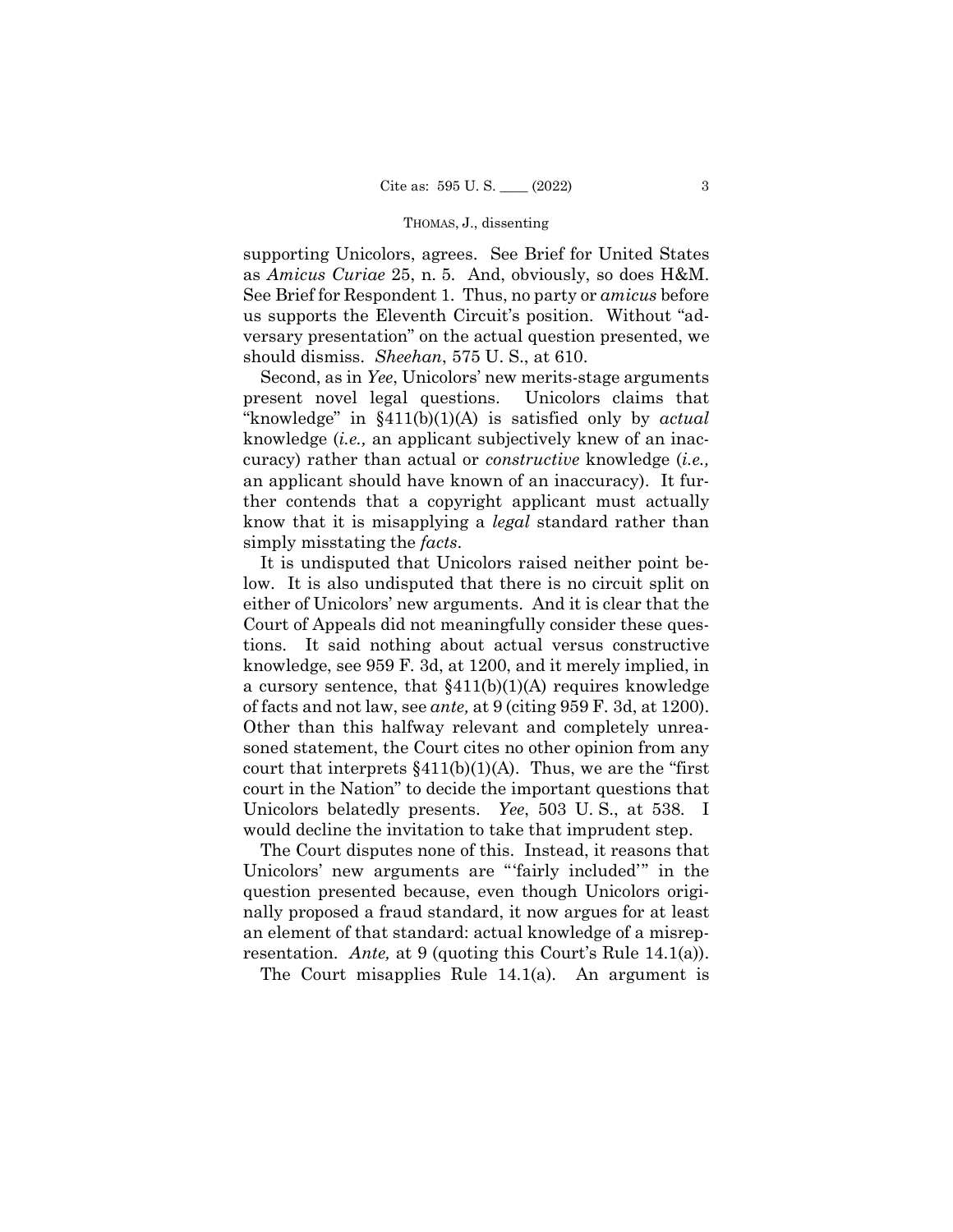"fairly included" only if it raises a "*prior* question." *Lebron* v. *National Railroad Passenger Corporation*, 513 U. S. 374, 381 (1995). That is, resolving the new argument must be "a predicate to an intelligent resolution of the question presented." *Ohio* v. *Robinette*, 519 U. S. 33, 38 (1996) (internal quotation marks omitted). Here, to decide whether §411(b)(1)(A) requires fraud, we do not *first* need to decide what kind of knowledge fraud requires. To the contrary, it makes more sense to establish the correct legal standard before deciding what satisfies its elements. Cf. *Manuel* v. *Joliet*, 580 U.S. \_\_\_, \_\_\_\_\_, n. 1 (2017) (slip op., at 2–3, n. 1) (ALITO, J., dissenting). This case proves the point: Unicolors effectively concedes that  $§411(b)(1)(A)$  has no fraudulent-intent requirement and *then* asks us to hold that the provision nevertheless requires actual rather than constructive knowledge, and knowledge of legal and factual misstatements rather than knowledge of factual misstatements alone. Evidently, Unicolors can discern whether the statute requires fraud without addressing those questions. Likewise, the Ninth Circuit has held that §411(b)(1)(A) does not require fraud based on its "plain language." *Gold Value*, 925 F. 3d, at 1147. In reaching that conclusion, the Court of Appeals did not address the actual-versus-constructiveknowledge issue, and it reserved the law-versus-fact issue. See *ibid.* In short, deciding whether  $§411(b)(1)(A)$  requires a particular element of fraud is not "prior" to deciding whether fraud is the proper standard in the first place.

But even if Unicolors' arguments were "prior" questions, the Court still misapplies Rule 14.1(a). We are free to address "subsidiary question[s]" in deciding "any *question presented*." This Court's Rule 14.1(a) (emphasis added). Put another way, the subsidiary questions must be "inextricably linked" to the question under review and necessarily contribute to that question's resolution. *City of Sherrill* v. *Oneida Indian Nation of N. Y.*, 544 U. S. 197, 214, n. 8 (2005). Here, though, the Court never answers the ultimate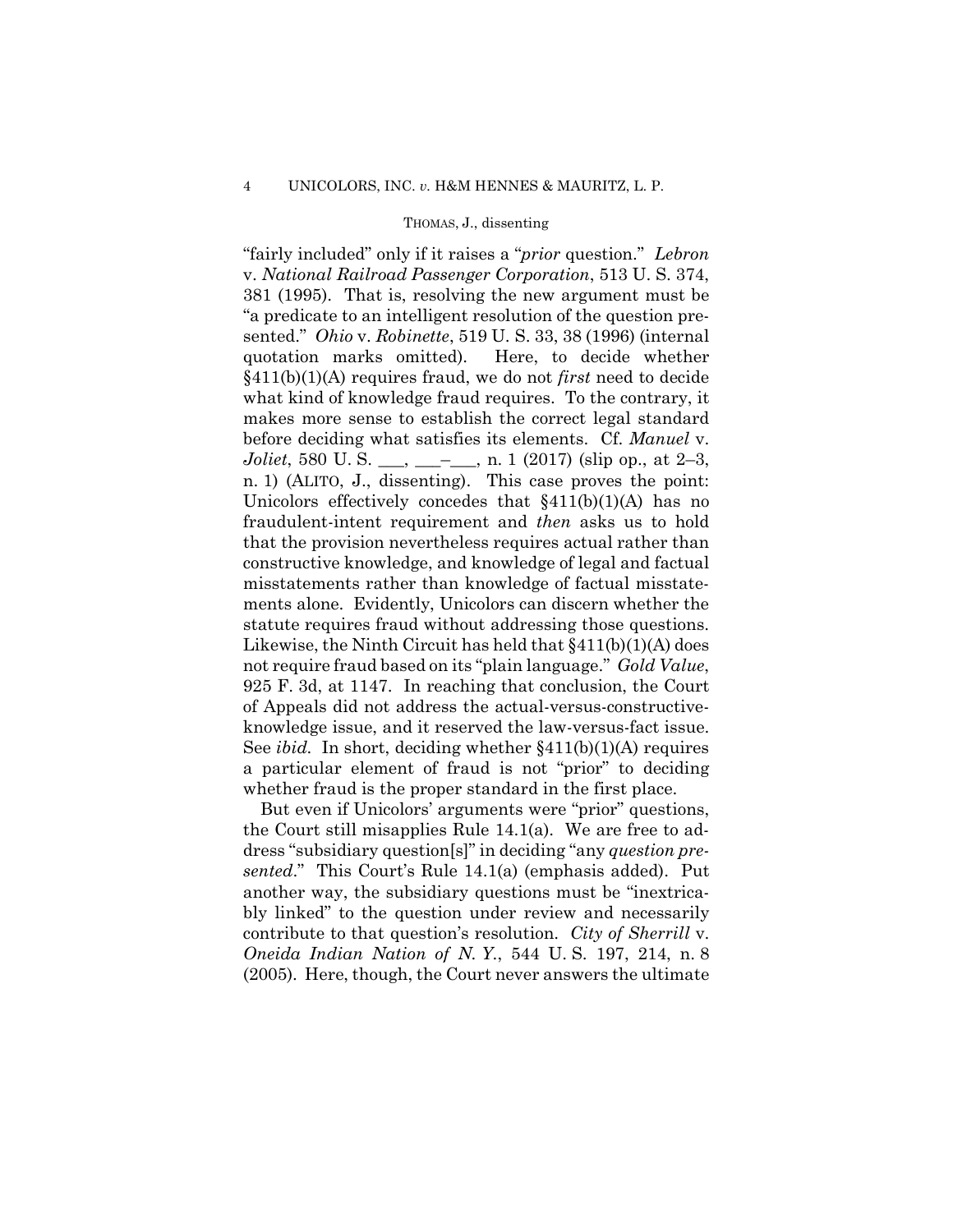question about fraud. To provide an incomplete answer to the question presented disserves the public and our fellow judges. The Court does not decide the question that has split the Courts of Appeals, but instead decides a question that no court has addressed. And by granting review of one question but answering another, we encourage litigants "to seek review of a circuit conflict only then to change the question to one that seems more favorable." *Czyzewski* v. *Jevic Holding Corp.*, 580 U.S. \_\_\_, \_\_\_ (2017) (THOMAS, J., dissenting) (slip op., at 2); see also *Yee*, 503 U. S., at 536 (parties would be "encouraged to fill their limited briefing space and argument time with discussion of issues other than the one on which certiorari was granted"). The result is muddled briefing on questions we did not agree to resolve, and a ruling that bypasses the ordinary process of appellate review.

# II

In this case, the Court's misstep comes at considerable cost. A requirement to know the law is ordinarily satisfied by constructive knowledge, cf. *Jerman* v. *Carlisle, McNellie, Rini, Kramer & Ulrich, L. P. A.*, 559 U. S. 573, 584 (2010), because "actual knowledge of illegality" can be "difficult or impossible" to prove, *Ratzlaf* v. *United States*, 510 U. S. 135, 162 (1994) (Blackmun, J., dissenting). Yet here, the Court imposes an actual-knowledge-of-law standard that is virtually unprecedented except in criminal tax enforcement. See *Cheek* v. *United States*, 498 U. S. 192, 201–203 (1991). And while the Court claims the word "knowledge" in §411(b)(1)(A) compels this conclusion, see *ante,* at 5, that result is far from certain. In *Cheek*, this Court required actual knowledge of law in light of a "willfulness" requirement. 498 U.S., at 201–202. A "knowledge" requirement, by contrast, often encompasses actual *and* constructive knowledge. See *Intel Corp. Investment Policy Comm.* v. *Sulyma*, 589 U.S. \_\_, \_\_\_\_ (2020) (slip op., at 6–7).